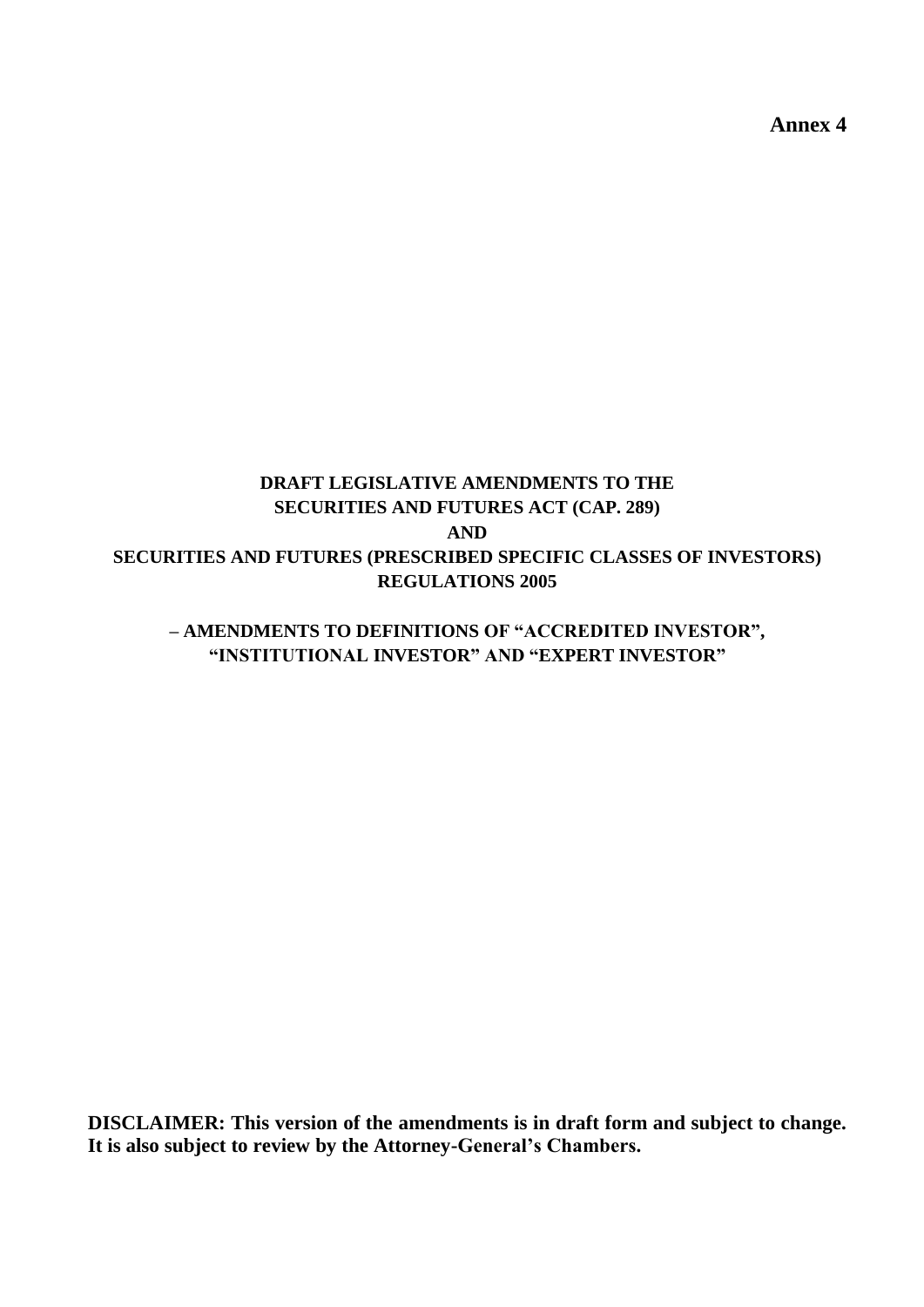# **SECURITIES AND FUTURES ACT (CHAPTER 289)**

[…]

# **Interpretation**

**2.**—(1) In this Act, unless the context otherwise requires —

 $\left[\ldots\right]$ 

"government-owned entity" means an entity wholly and beneficially owned, whether directly or indirectly, by the central government of a country and whose principal activity is to manage its own funds or the funds of a sovereign fund entity;

"sovereign fund entity" means the central government of a country or an entity wholly and beneficially owned by such government, whose funds (which may include the reserves of that government and any pension or provident fund of that country) are managed by a government-owned entity;

[…]

# **Specific classes of investors**

**4A.**—(1) Subject to subsection (2), unless the context otherwise requires —

- (*a*) "accredited investor" means
	- (i) an individual
		- (A) whose net personal assets exceed in value the minimum amount of \$2 million (or its equivalent in a foreign currency) or such other amount as the Authority may prescribe in place of the first amount, and in determining whether an individual's net personal assets exceeds the minimum amount, the estimated fair market value of an individual's primary residence less any outstanding amounts in respect of any credit facility granted to the individual or any other person that is secured by that residence, shall not account for more than \$1 million (or its equivalent in a foreign currency) of the minimum amount; or
		- (B) whose income in the preceding 12 months is not less than \$300,000 (or its equivalent in a foreign currency) or such other amount as the Authority may prescribe in place of the first amount;
	- (ii) a corporation with net assets exceeding \$10 million in value (or its equivalent in a foreign currency) or such other amount as the Authority may prescribe, in place of the first amount, as determined by —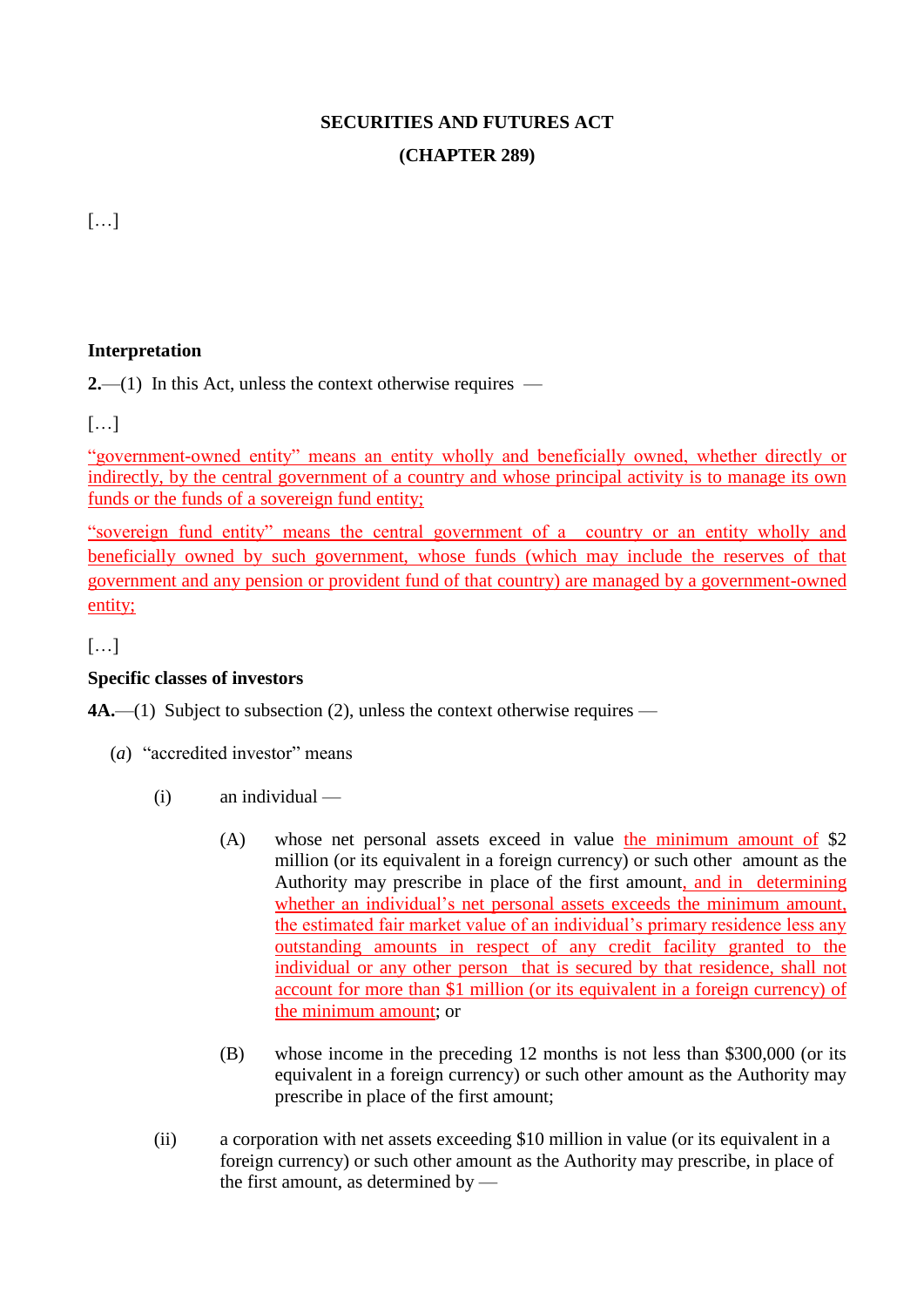- (A) the most recent audited balance-sheet of the corporation; or
- (B) where the corporation is not required to prepare audited accounts regularly, a balance-sheet of the corporation certified by the corporation as giving a true and fair view of the state of affairs of the corporation as of the date of the balance-sheet, which date shall be within the preceding 12 months;
- (iii) the trustee of such trust as the Authority may prescribe, when acting in that capacity; or
- (iv) such other person as the Authority may prescribe;

#### (b)  $\frac{a}{2}$  expert investor" means

- (i) a person whose business involves the acquisition and disposal, or the holding, of capital markets products, whether as principal or agent;
- (ii) the trustee of such trust as the Authority may prescribe, when acting in that capacity; or
- (iii) such other person as the Authority may prescribe; [*Deleted*]
- $(c)$  "institutional investor" means
	- (i) the Government; (ii) a statutory board specified in Part I of the Fifth Schedule; (iii) any sovereign fund entity or government-owned entity; (iv) any central government in a jurisdiction other than Singapore; (v) any central governmental agency in a jurisdiction other than Singapore; (vi) any multilateral agency, organisation or entity specified in Part II of the Fifth Schedule;  $\overrightarrow{(i)}$ (vii) a bank that is licensed under the Banking Act (Cap. 19);  $(ii)(viii)$  a merchant bank that is approved as a financial institution under section 28 of the Monetary Authority of Singapore Act (Cap. 186);  $(iii)(ix)$  a finance company that is licensed under the Finance Companies Act (Cap. 108);  $\overrightarrow{(iv)}(x)$  a company or co-operative society that is licensed under the Insurance Act (Cap. 142) to carry on insurance business in Singapore;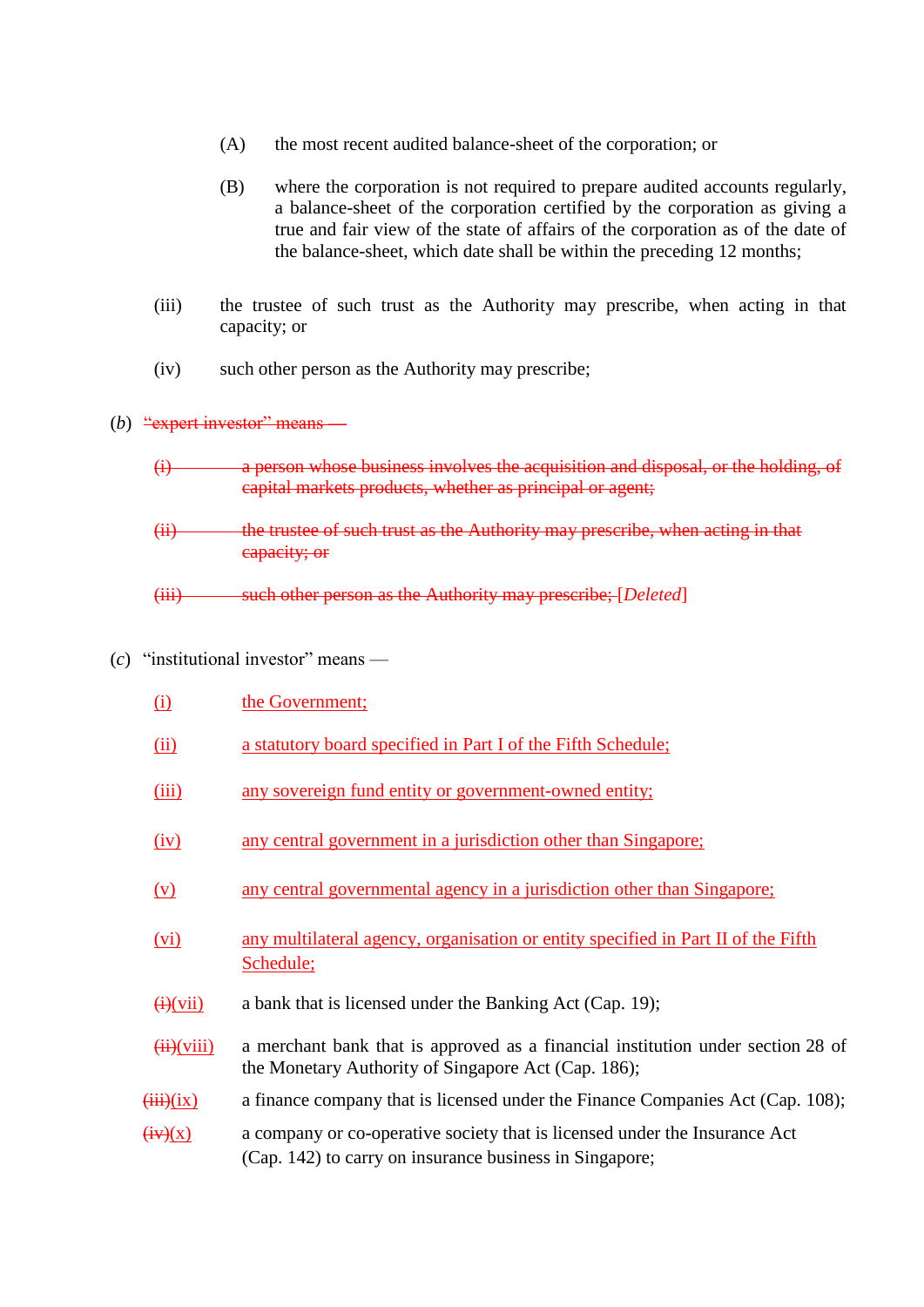- $\overline{(v)}(xi)$  a company licensed under the Trust Companies Act (Cap. 336);
- (xii) a holder of a capital markets services licence;
- (vi) the Government;
- (vii) a statutory body established under any Act;
- (xiii) a person (other than an individual) carrying on business outside Singapore, the conduct of which, if carried on in Singapore, would require such person to be licensed as a holder of a capital markets services licence, or licensed to carry on insurance business under the Insurance Act (Cap. 142), or licensed, registered, approved or regulated by the Authority under the Banking Act (Cap. 19), Monetary Authority of Singapore Act (Cap. 186), Finance Companies Act (Cap. 108) or Trust Companies Act (Cap. 336);
- $(viii)(xiv)$  a pension fund or collective investment scheme;
- (ix) the holder of a capital markets services licence for —

(A) dealing in securities;

(B) fund management;

- (C) providing custodial services for securities;
- (CA) real estate investment trust management;
- (D) securities financing; or

(E) trading in futures contracts;

- $\frac{f(x)}{x}$  a person (other than an individual) who carries on the business of dealing in bonds with accredited investors or expert investors;
- $\frac{f(x)}{f(x)}$  the trustee of such trust as the Authority may prescribe, when acting in that capacity; or
- $\overrightarrow{(\text{xii})}(\text{xvii})$  such other person as the Authority may prescribe.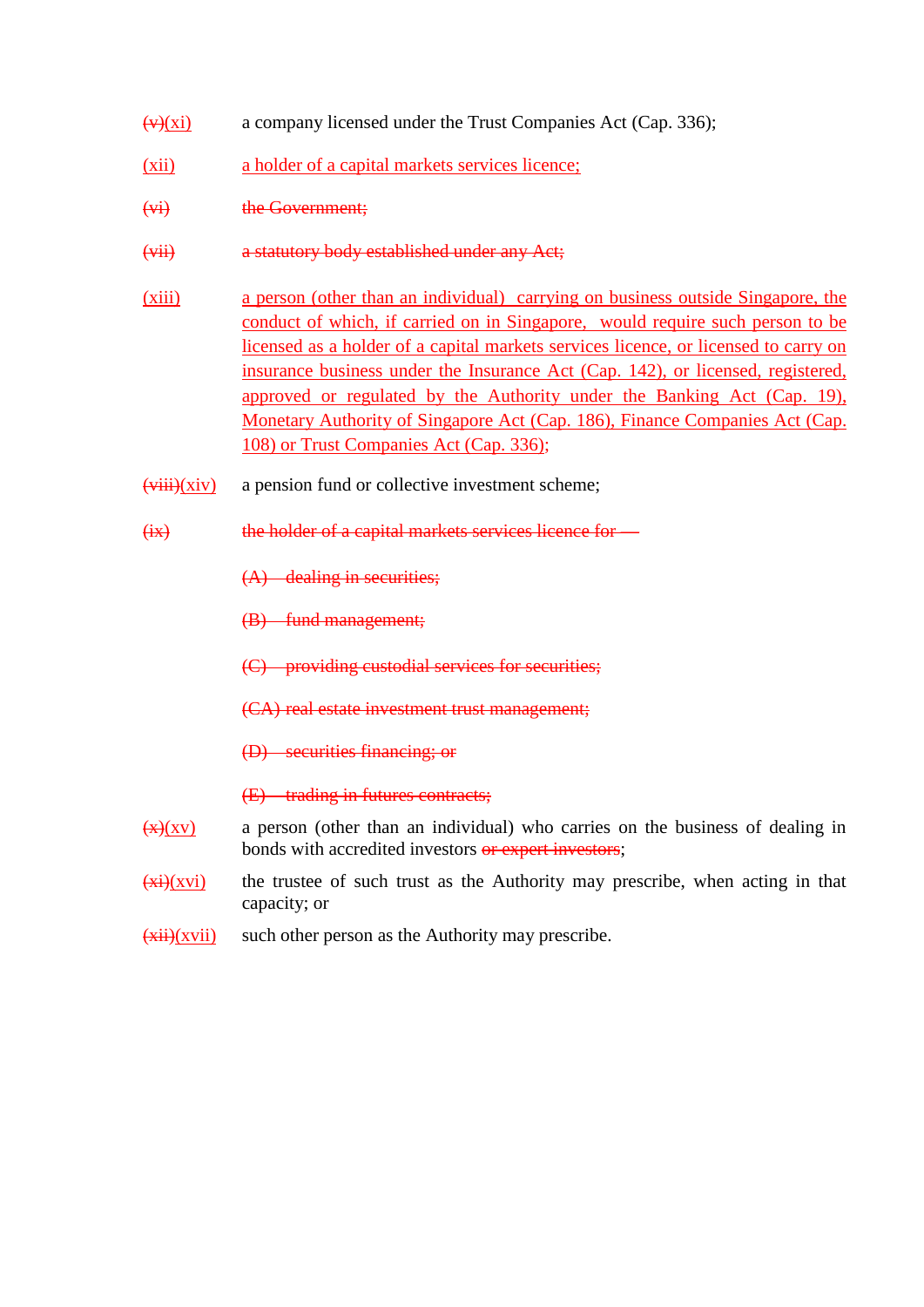#### FIFTH SCHEDULE

#### Section  $4A(1)(c)(ii)$

## PART I

#### SPECIFIED STATUTORY BOARDS

- 1. Accounting and Corporate Regulatory Authority
- 2. Agency for Science, Technology and Research (A\*STAR)
- 3. Agri-Food and Veterinary Authority of Singapore
- 4. Board of Architects
- 5. Building and Construction Authority
- 6. Casino Regulatory Authority
- 7. Central Provident Fund Board
- 8. Civil Aviation Authority of Singapore
- 9. Civil Service College
- 10. Competition Commission of Singapore
- 11. Council for Estate Agencies
- 12. Council for Private Education
- 13. Defence Science and Technology Agency
- 14. Economic Development Board
- 15. Energy Market Authority
- 16. Health Promotion Board
- 17. Health Sciences Authority
- 18. Hindu Endowments Board
- 19. Hotels Licensing Board
- 20. Housing and Development Board
- 21. Infocomm Development Authority of Singapore
- 22. Inland Revenue Authority of Singapore
- 23. Institute of Southeast Asian Studies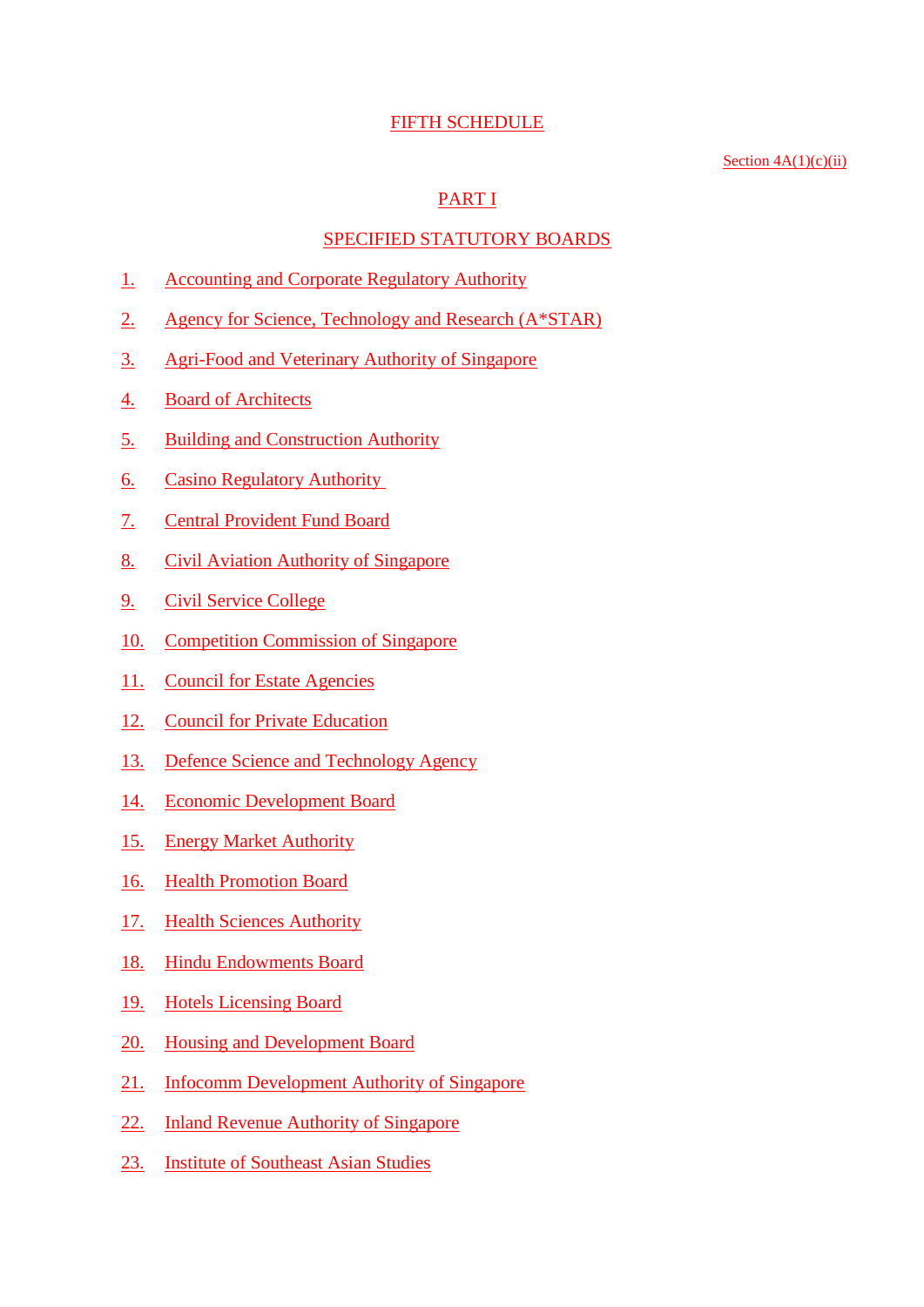- 24. Institute of Technical Education
- 25. Intellectual Property Office of Singapore
- 26. International Enterprise Singapore
- 27. **JTC Corporation**
- 28. Land Surveyors Board
- 29. Land Transport Authority of Singapore
- 30. Majlis Ugama Islam Singapura
- 31. Maritime and Port Authority of Singapore
- 32. Media Development Authority
- 33. Monetary Authority of Singapore
- 34. Nanyang Polytechnic
- 35. National Arts Council
- 36. National Council of Social Service
- 37. National Environment Agency
- 38. National Heritage Board
- 39. National Library Board
- 40. National Parks Board
- 41. Ngee Ann Polytechnic
- 42. People's Association
- 43. Professional Engineers Board
- 44. Public Transport Council
- 45. Public Utilities Board
- 46. Republic Polytechnic
- 47. Science Centre Board
- 48. Sentosa Development Corporation
- 49. Singapore Corporation of Rehabilitative Enterprises
- 50. Singapore Dental Council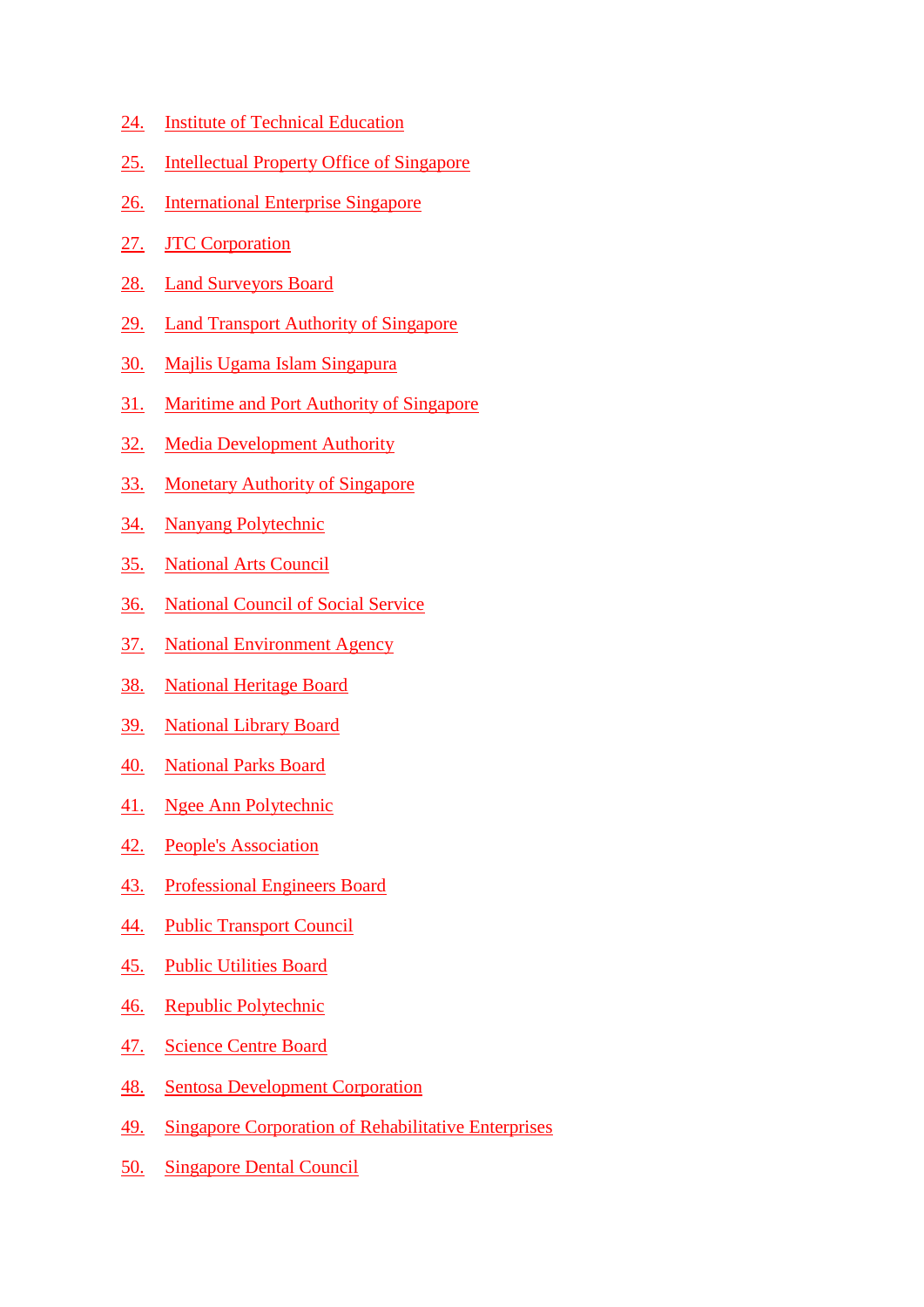- 51. Singapore Examinations & Assessment Board
- 52. Singapore Labour Foundation
- 53. Singapore Land Authority
- 54. Singapore Medical Council
- 55. Singapore Nursing Board
- 56. Singapore Pharmacy Council
- 57. Singapore Polytechnic
- 58. Singapore Totalisator Board
- 59. Singapore Tourism Board
- 60. Singapore Workforce Development Agency
- 61. Sport Singapore
- 62. Spring Singapore (Standards, Productivity and Innovation Board)\
- 63. Temasek Polytechnic
- 64. Traditional Chinese Medicine Practitioners Board
- 65. Urban Redevelopment Authority

Section  $4A(1)(c)(vi)$ 

#### PART II

## SPECIFIED MULTILATERAL AGENCIES, ORGANISATIONS AND ENTITIES

- 1. African Development Bank
- 2. Asian Development Bank
- 3. Bank for International Settlements
- 4. European Bank for Reconstruction and Development
- 5. European Economic Community
- 6. European Investment Bank
- 7. Inter-American Development Bank
- 8. International Bank for Reconstruction and Development (World Bank)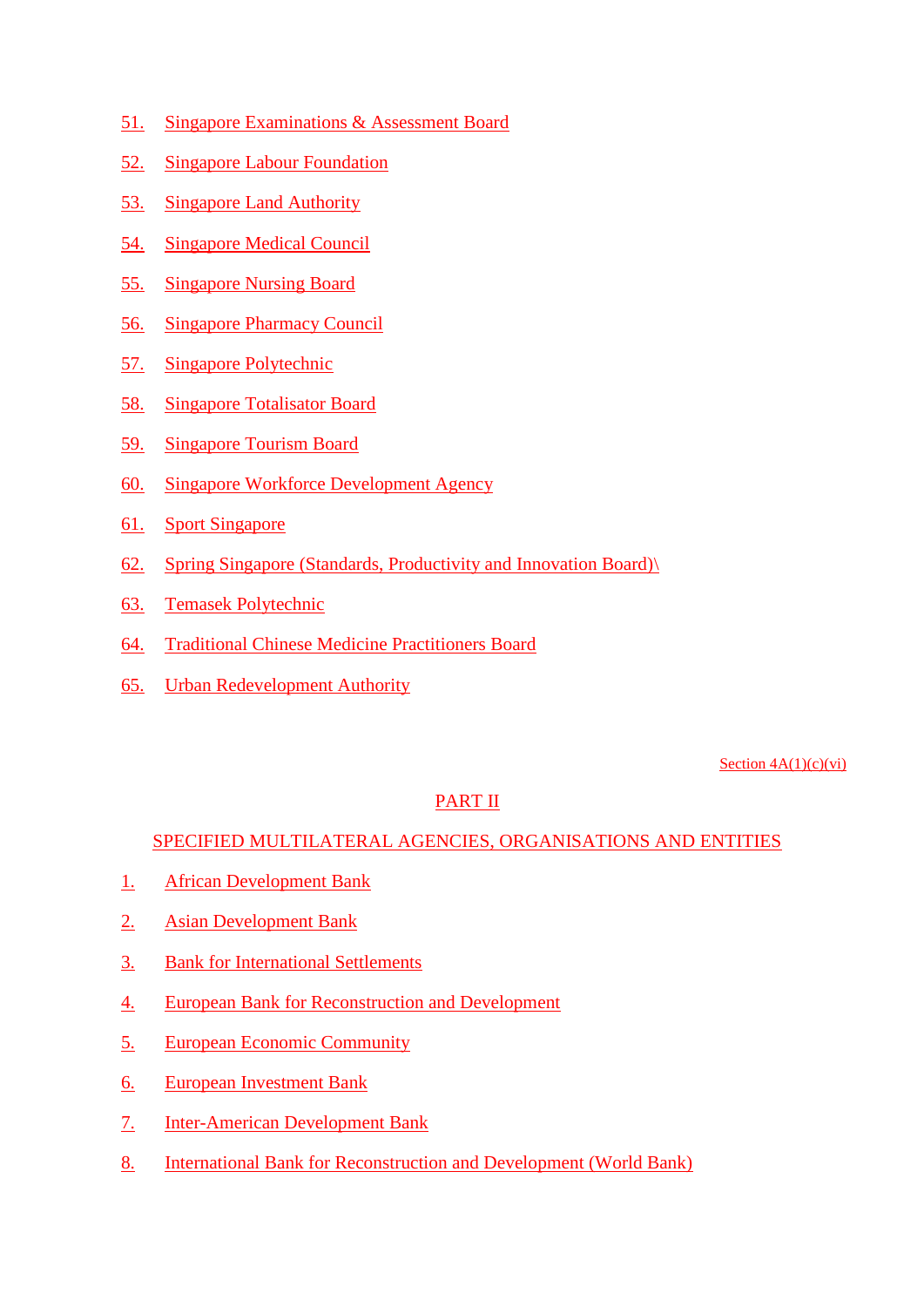- 9. International Finance Corporation
- 10. International Monetary Fund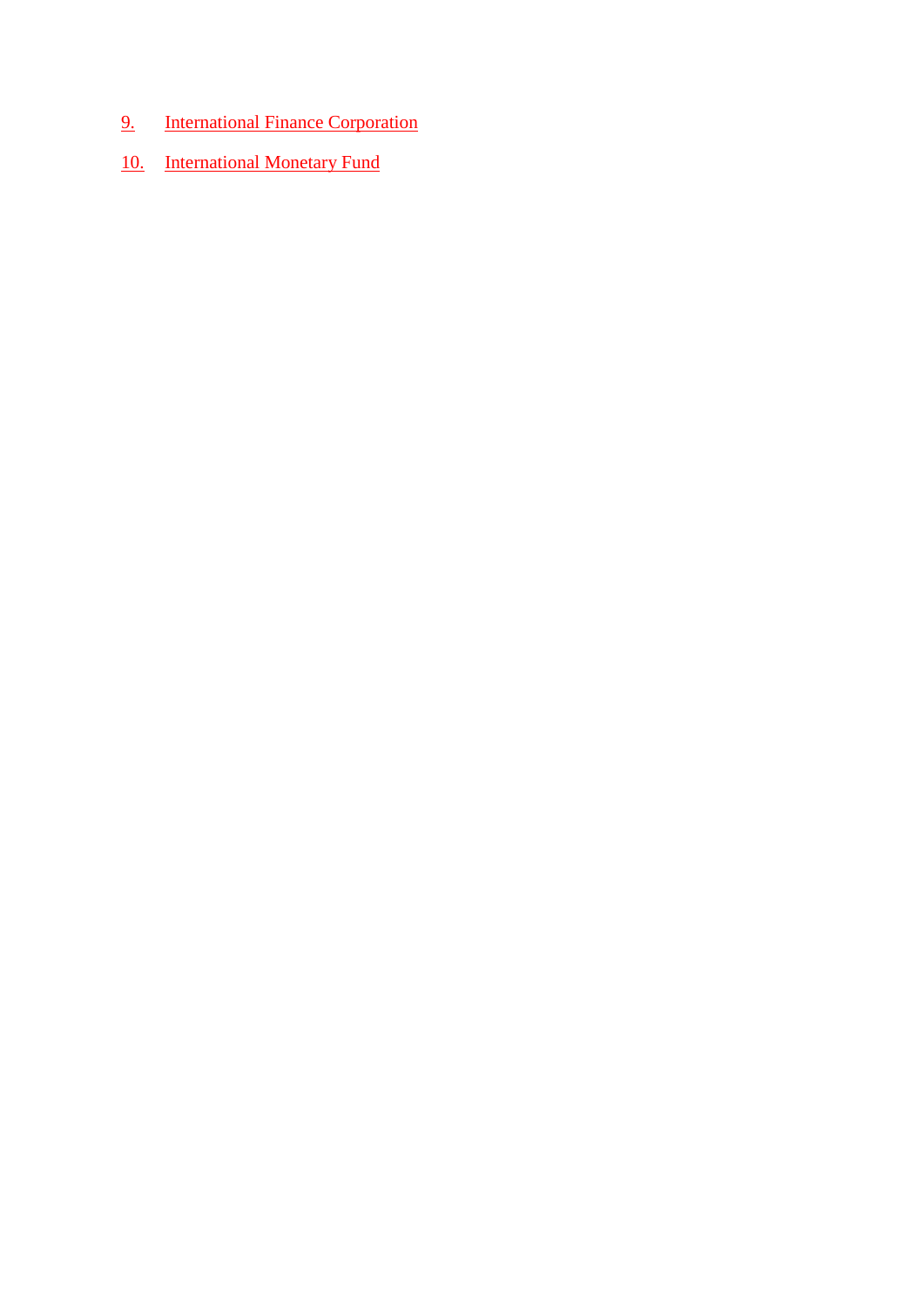## SECURITIES AND FUTURES ACT [\(CHAPTER 289\)](http://statutes.agc.gov.sg/aol/search/display/view.w3p;page=0;query=DocId%3A%2225de2ec3-ac8e-44bf-9c88-927bf7eca056%22%20Status%3Ainforce%20Depth%3A0;rec=0) SECURITIES AND FUTURES (PRESCRIBED SPECIFIC CLASSES OF INVESTORS) REGULATIONS 2005

[…]

## **Definitions**

1A. In these Regulations, unless the context otherwise requires —

"financial institution" means —

- (*a*) any bank licensed under the Banking Act (Cap. 19);
- (*b*) any finance company licensed under the Finance Companies Act (Cap. 108);
- (*c*) any insurer licensed or regulated under the Insurance Act (Cap. 142);
- (*d*) any insurance intermediary registered or regulated under the Insurance Act;
- (*e*) any holder of a capital markets services licence under the Act;
- (*f*) any trustee for a collective investment scheme authorised under section 286 of the Act, that is approved under the Act;
- (*g*) any trustee-manager of a business trust that is registered under the Business Trusts Act (Cap. 31A);
- (*h*) any licensed trust company under the Trust Companies Act (Cap. 336); and
- (*i*) any other person licensed, approved, registered or regulated by the Authority under any written law,

but does not include –

- (*i*) any money-changer licensed to conduct money-changing business, or any remitter licensed to conduct remittance business, under the Money-changing and Remittance Businesses Act (Cap. 187);
- (*ii*) any licensed financial adviser under the Financial Advisers Act (Cap. 110); and
- (*iii*) any holder of a stored value facility under the Payment Systems (Oversight) Act (Cap. 222A).

## **Accredited investors**

**2.** The following persons are prescribed, under sub-paragraphs (iii) and (iv) of section  $4A(1)(a)$ of the Act, as an accredited investors for the purposes of the Act:

(*a*) an individual who holds a joint account at any financial institution with one or more individuals, each of whom is an accredited investor, in respect of transactions entered into with the financial institution or through the financial institution using that joint account;